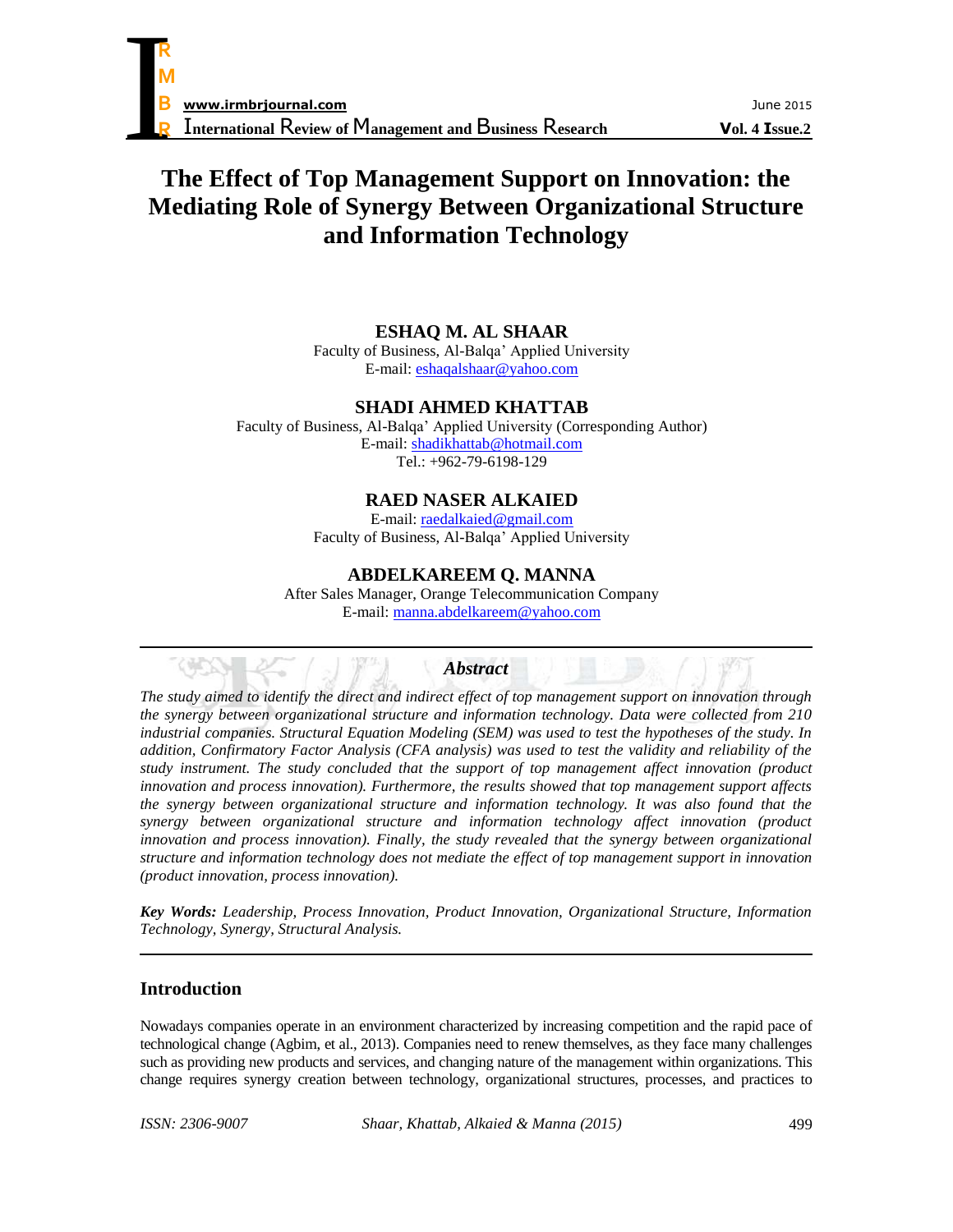| R                                                               |                |
|-----------------------------------------------------------------|----------------|
| M                                                               |                |
| B<br>www.irmbrjournal.com                                       | June 2015      |
| <b>International Review of Management and Business Research</b> | Vol. 4 Issue.2 |

generate competitive advantage (Teece, 2007). Organizations are seeking to improve their administrative goals and methods, in accordance with its environmental conditions, by modifying the organizational structures in line with technology. Given that technology progress is accelerating, the subject of technology impact on organizational structure occupies a growing interest (Vaccaro, et al., 2012). The role of top management appears to be crucial in achieving synergy between the activities and operations in the organization, because top management is an important source to achieve organizational goals. Top management is responsible of the understanding the organizational principles and values of its workers, in addition to generating synergy and compatibility between them (Manna, 2012; Turban, 2010, P: 236).

On the other side of information technology, the outstanding role played by the organizational structure became obvious in the success of the various organizations (Chen, 2007). This requires designing and building the organizational structure, to provide and create the success conditions of achieving the goals, to satisfy the needs of individuals, giving them greater autonomy, initiative and creativity (Ifinedo, 2007). Empowerment allows higher participation and contribution in achieving the goals, through coordination and integration between individuals and groups, to achieve synergy and consistency, and create the conditions for participation, selffulfillment and accomplishment. This leads to more enthusiastic sense of belonging and commitment to the goals (Wiengarten, et al., 2013).

Top management support is an important and critical issue to achieve and maintain a competitive advantage. As there is a continual recognition of the vital role of top management in identifying, exploiting opportunities and making decisions that affect innovation to add value to the businesses (Elenkov, et al., 2005; Ireland and Hitt, 1999; Finkelstein and Hambrick, 1996). The interaction between top management and innovation received significant attention by researchers (West, et al., 2003; Kim, et al., 2012; Sharma and Rai, 2003). Many studies that examined the relationship between top management and innovation indicated that top management positively affects innovation, and that there is a positive relationship between innovation and performance of organizations (Bowen, and Steel 2010; Ryan and Tipu, 2013). The dynamics of working conditions in developing countries pose challenges to top management, where the need for innovation stands out as a major contributing tool to gain a sustainable competitive advantage for survival in the market (Perry-Smith, 2006; Puranam, et al., 2006). Therefore, the current study aims to achieve the following goals:

- 1- Determine the effect of top management in achieving synergy between information technology and organizational structure.
- 2- Determine the effect of top management on innovation.
- 3- Determine the effect of synergy between information technology and organizational structure on innovation.

## **Theoretical Framework**

#### **Top Management Support**

Top management plays an essential role in generating innovations by providing the appropriate environment, and making decisions that enhance the creation and execution of knowledge successfully (Van de Ven, 1993; Storey, 2000; Aragón-Correa, et al., 2007). Ideal top management shows a deep awareness of its followers needs, and provides an incentive, which is a source of encouragement and motivation for them to innovate and solve problems. Top management helps employees to address their needs for empowerment, improve personality, accomplish achievement, and enhance self-efficacy (Jung, et al., 2003; Ryan and Tipu, 2013; Abrell, et al., 2011; Taylor, et al., 2009). Many researchers pointed out that top management plays an important role in organizational outcomes (Cho and Hambrick, 2006; Kor, 2003; Stam and Elfring, 2008; Smith and Tushman, 2005; Wu, et al., 2005; Oke, et al., 2009; Chahine and Goergen, 2013; Agbim, et al., 2013) .Many other researchers suggested that top management support plays a key role in influencing the adoption of innovational activities in organizations (Jung, et al. 2003; Elenkov, et al., 2005; Makri and Scandura, 2010; Denti, 2012; Kim, et al., 2012; Hoang, et al., 2009; Al-Refaie, et al., 2011; Ryan and Tipu, 2013).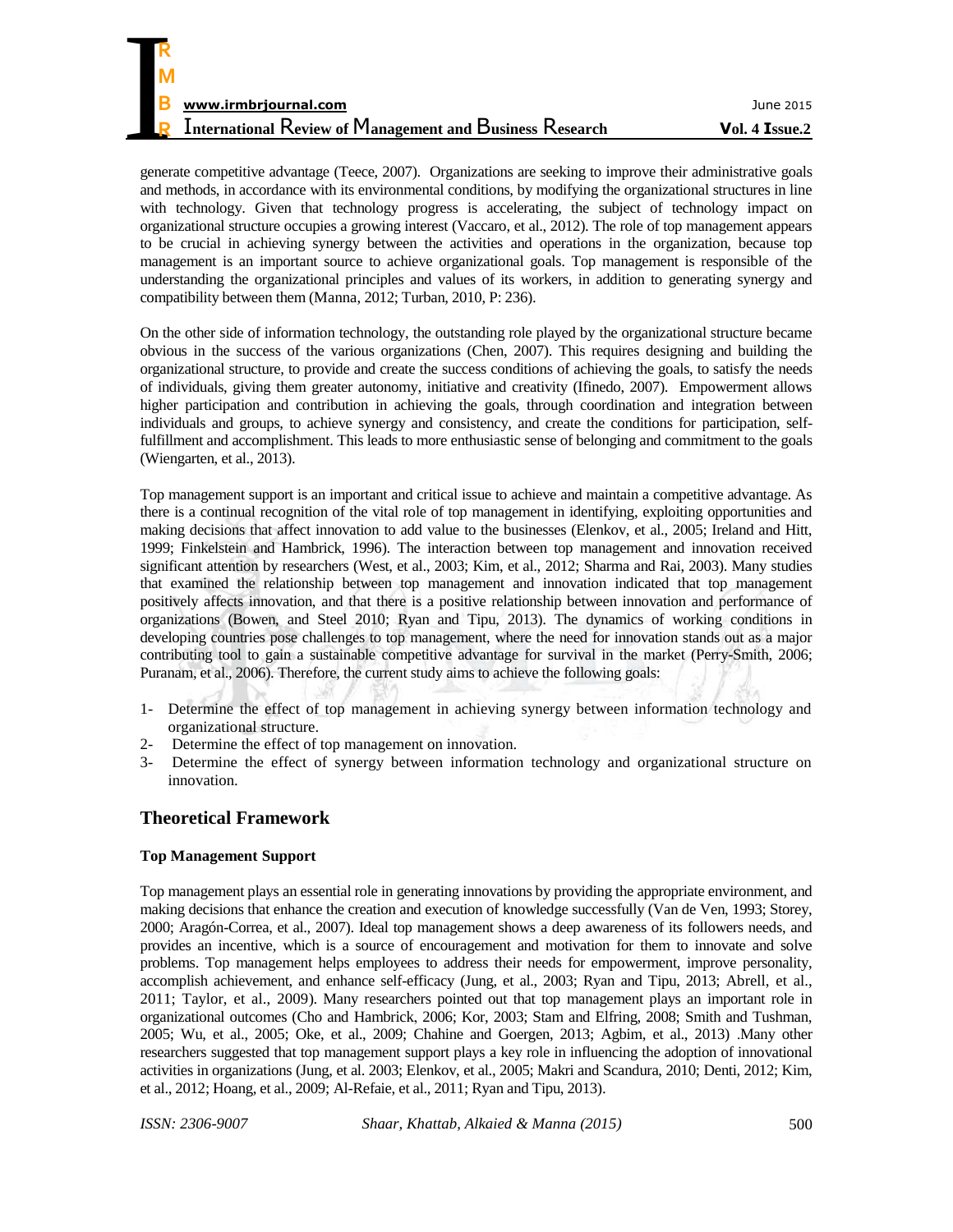

#### **The organizational structure**

The organizational structure takes an important part of interests of both researchers and practitioners in the field of management, as it plays an important role in achieving the organizational goals. (Daft, 2010, P: 350) defined the organizational structure as a framework that identifies the way tasks and resources are being distributed, in addition to coordinating between the various departments and divisions to achieve specific goals.

Chen (2007) pointed out that the investment in information technology has led to more decentralization by positively reducing the degree of formality in organizational structure. This in turn has a positive effect on the development of new products, leading to better performance. Similarly (Brynjolfsson, et al., 2002) stressed that companies that extensively use information technology are more willing to adopt work practices that involve a larger use of work teams, decentralization and increased staff training. In addition, the synergy between information technology and organizational structure creates more value to organizations (McCullough, et al., 2004). According to Al-Harahsheh and Al-Hiti (2006), in their study found that the organizational support affects innovation. Al-Zubi (2013) and As-Safar et al., (2009) stated that there is an impact for the organizational climate on the adoption of innovative behavior. Saddique, et al., (2013) concluded that the organizational structure affects the creativity of the products. Agbim, et al., (2013) indicated that the organic structure affects the creation of innovative ideas, while the mechanistic structure affects the implementation of innovative ideas.

#### **Information Technology**

The importance of information technology infrastructure has increased in today's organizations. With its primary purpose being the provision of rapid information support for the organization and its various units, in order to respond to the dynamic challenges in different environments, to enable the organization to deal with these growing challenges (Zhang et al., 2004).

The growing reliance on information technology has had a clear role in the shape and the structure of the organizational performance, through providing a range of strategic choices, to improve the organizational performance. The application of information technology improves the ability of the organization to innovate, increase its operational efficiency, and its marketing effectiveness (Ramirez, 2010; Gochhait, et al., 2011; Chen, 2012). Information technology occupies advanced and strategic positions in organizations, this demonstrates the strategic direction for industrial and service companies investments in information technology (Peffers and Saarinen, 2002).

#### **Synergy between the organizational structure and information technology**

Synergy is defined as creating the congruent environment in which individuals cooperate through the exchange of ideas and information with each other, across organizational units to create a unified force, and achieve the desired objectives of the organization (Siddiqui, et al., 2009; Li, 2006).

The process of creating synergy between organizational structure and information technology is considered as the most important role of the top management. This requires synergizing organizational structure and information technology strategies. It is evident through synergy that the achievement of the strategic advantages cannot be obtained through the separate work of information technology and organizational structure (Lee, et al., 1995; Liao, 2011).

Organizations can improve decentralized decision-making mechanisms, through the application of information technology. Managers at all levels have access to required information, to make effective decisions. In this case, the decision-making authority can be delegated to employees by applying an appropriate technology (Lee, et al., 1995; Li et al, 2006; Camp, 2005).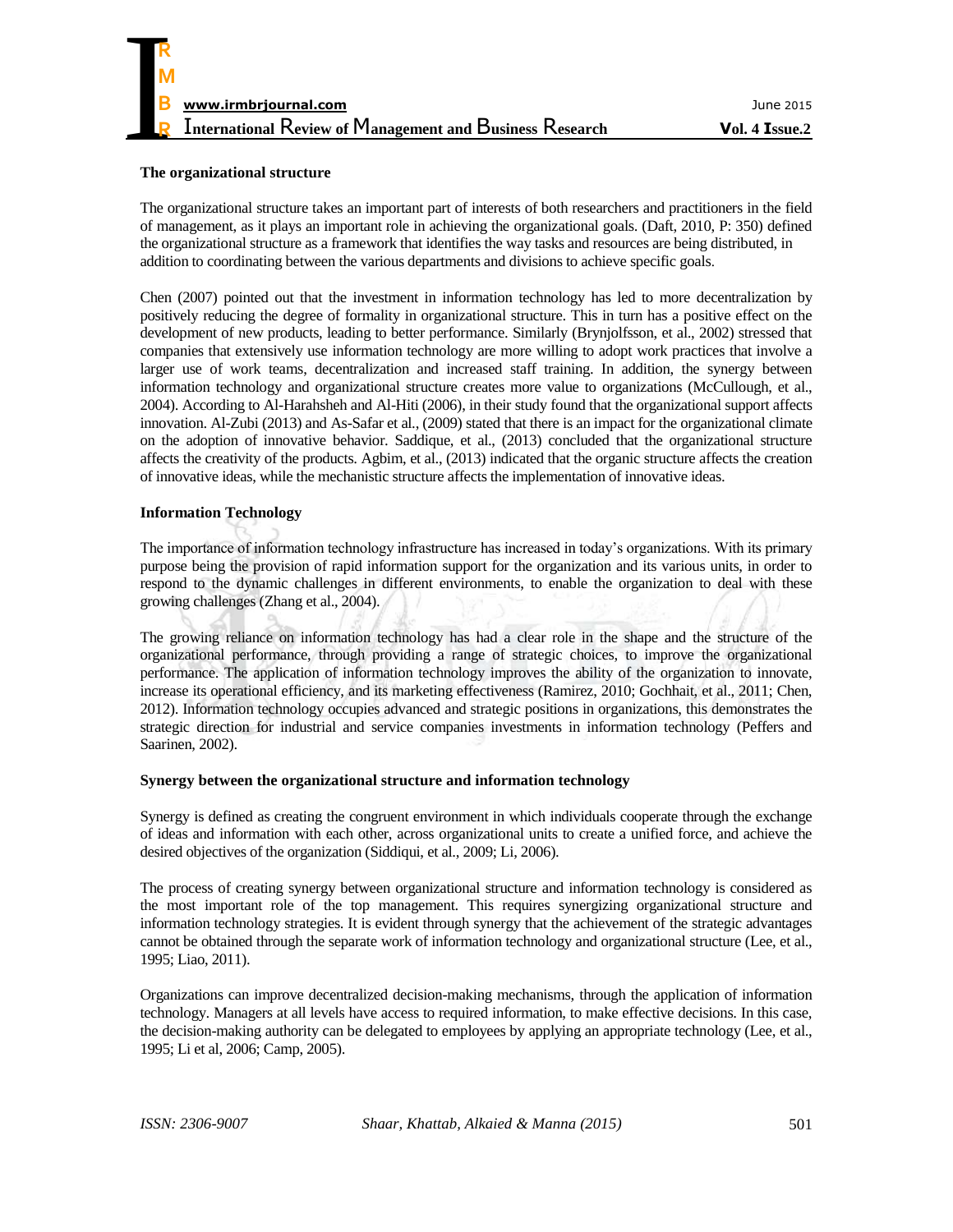| R                                                               |                |
|-----------------------------------------------------------------|----------------|
| M                                                               |                |
| B<br>www.irmbrjournal.com                                       | June 2015      |
| <b>International Review of Management and Business Research</b> | Vol. 4 Issue.2 |

(Reich and Benbasat, 2000, P: 56) pointed out that the synergy between organizational structure and information technology can be divided into two types; the first is related to understanding and commitment to the plans and short-term objectives. The second is related to long-term shared vision that contributes to the success of the work carried out by the company. (Canato and Corrocher, 2004; Carayannis, 1998) stressed on the importance of the synergy between the organizational structure and information technology in creating a communication network within the organization, as well as to support the re-definition of the overall strategy and the organizational cultural integration. (Enayati and Ghasabeh, 2012) stated that synergy between the organizational structure and information technology helps in knowledge management. The findings by (Zhang and Baden-Fuller, 2010) showed that the synergy between the organizational structure and information technology helps improving the learning process. (Guang-lei, et al., 2010) explained that the synergy between the organizational structure and information technology affects innovation. (McCullough, et al., 2004) pointed out that the synergy between the organizational structure and information technology affects organizational effectiveness.

There have been many attempts to test three models, to explain casual relationship between organizational structure and information technology, as shown in the table (1). The first model is called "The technological imperative" which suggests that technology is the external force that determines the organizational structure. The second model is called the "The organizational imperative" which considers technology as an administrative choice to achieve the organizational needs from information technology. And the third is called "The emerging view" model, which stressed on the lack of a deep-rooted relationship between organizational structure and information technology, because of the complex social interaction between them, which make the relationship unpredictable (Markus and Robey, 1998).

Later on (Gorege and King, 1991) turned the three models to four cases, and all of the four cases were settled under the common assumption that computing is a method to accomplish the administrational goals, and that there is a strong trend to use information technology to enhance decision-making. Table 1 summarizes the essence of the relationship between information technology and organizational structure and the references supporting models and cases.

| <b>Views</b>                                      | <b>Essence</b>                                                                                   | <b>Reference</b>                                                   |
|---------------------------------------------------|--------------------------------------------------------------------------------------------------|--------------------------------------------------------------------|
| Technological imperative                          | Information Technology ---<br><b>Organization Structure</b>                                      | Simon (1977)<br>Pfeffer (1982)<br>Appelegate, et al. (1988)        |
| Information Technology causes<br>centralization   | Information Technology---<br>Centralization                                                      | Leavitt and Whisler (1958)<br>Robey (1981)                         |
| Information technology causes<br>decentralization | Information Technology---<br>Decentralization                                                    | Anshen (1960)<br>Pfeffer and Leblebici (1977)                      |
| Organization or managerial<br>action imperative   | Organization needs and Organization<br>Structure managerial choice                               | Kling (1980)<br>Rowe (1984)                                        |
| <b>Emergent Perspective</b>                       | Information Technology $\times$<br><b>Organization Structure</b>                                 | Dean (1968)<br><b>Barley</b> (1986)                                |
| Reinforcement political<br>interpretation         | Environment organization ----<br>information technology and<br>organization structure management | Laudon(1974)<br>Danziger, et al., (1982)<br>Gorege and King (1991) |

|  |  |  | Table (1) The relationship between information technology and organizational structure |  |
|--|--|--|----------------------------------------------------------------------------------------|--|

Source: Lee, A, Cheng, C, and Chdha, G. (1995). Synergism between IT and Organizational Structure, p. 39.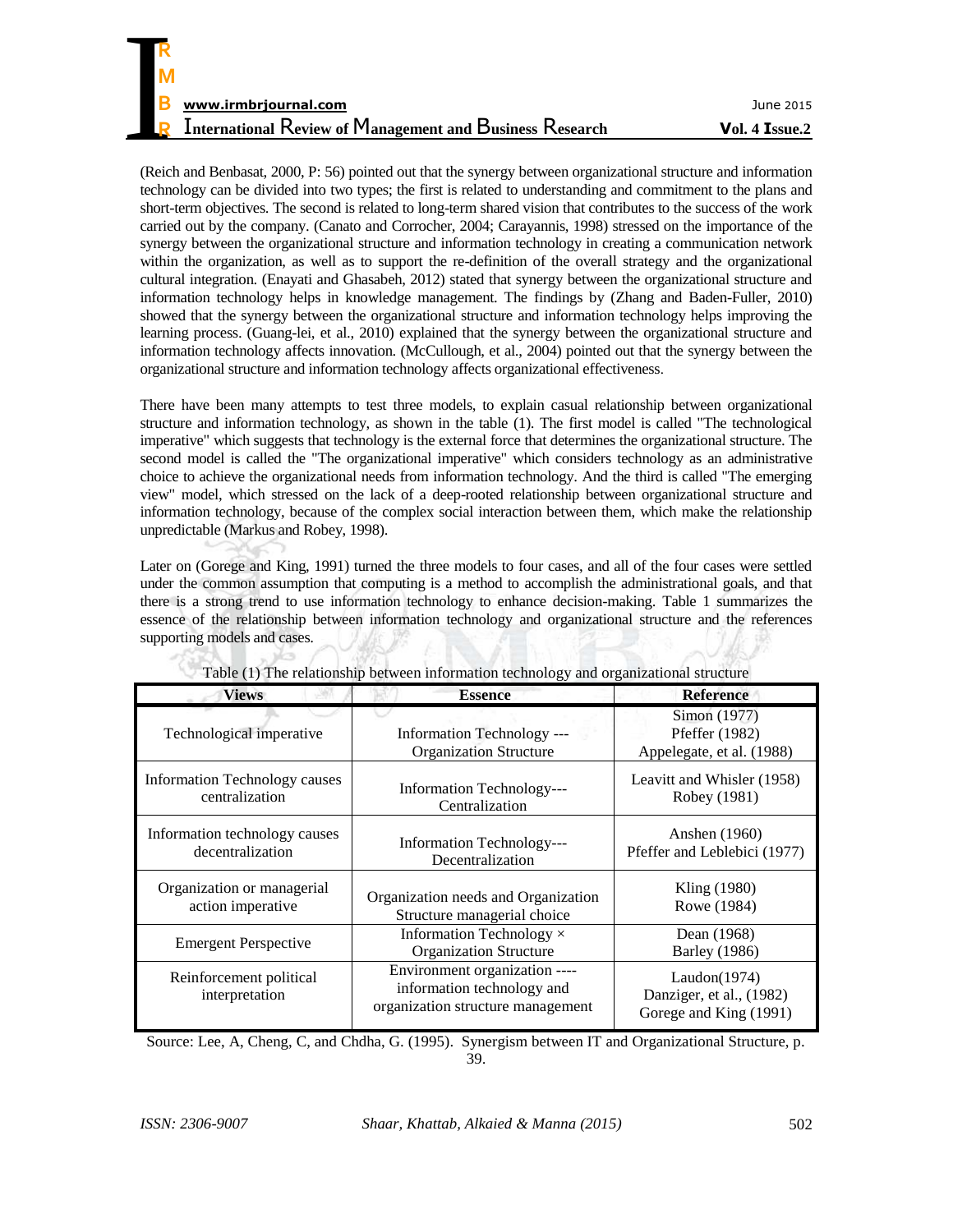The issue of the synergy between the organizational structure and information technology is not a casual simple thing; this means that there is not a clear uniform and consistent structural outputs between institutions that use the same technology (Gorege and King, 1991).



#### **The proposed study model**

A questionnaire was used to acquire empirical data related to each of the study variables. The questionnaire was distributed to middle and top managers in the Jordanian industrial organizations. Total of (425) questionnaires were distributed. (227) questionnaires were returned, of which (210) were valid, which represents 49.4% response rate. Previous studies indicated that the appropriate sample size to use structural equations model (SEM) analysis is 10 observations per variable or item (observed variables) used to measure the latent variables (Barclay, et al. 1995; Kahai and Cooper 2003; Chin and Newsted 1999). Since the current study model contains variables (items), the minimum sample size is  $(10*4 = 40)$ . The sample size of this study (n = 210) is verified because this size met this criterion.

#### **Research Methodology**

#### **Research Design**

This study aimed to identify the direct and indirect effect of top management support on innovation through synergy between the organizational structure and information technology. The survey instrument was developed using a 5-point Likert scale measuring the frequency of practices consisting of: 1 — never, or does not exist;  $2$  — sometimes;  $3$  — frequently;  $4$  — mostly; and  $5$  — always or definitely exists. The initial survey was tested within Jordanian industrial organizations. Based upon these tests, improvements in wording and format were made to the instrument and several items were eliminated. The top and middle management also reviewed the initial survey instrument. Based on this review, the survey was slightly reorganized to better match the synergy between Organizational Structure and Information Technology model. The questionnaire consists of five sections: Section A: Top Management Support based on (Kaynak, 2003; Kim, et al., 2012; Ryan and Tipu, 2013), Section B: Synergy Between Organizational Structure and Information Technology based on (Lee, et al., 1995, Manna, A., 2012), Section C: Product Innovation, Process Innovation Based on (Kim et al, 2012; Reichstein and Salter, 2006; Costa and Lorente, 2008).

**Sampling Design and Data Collection**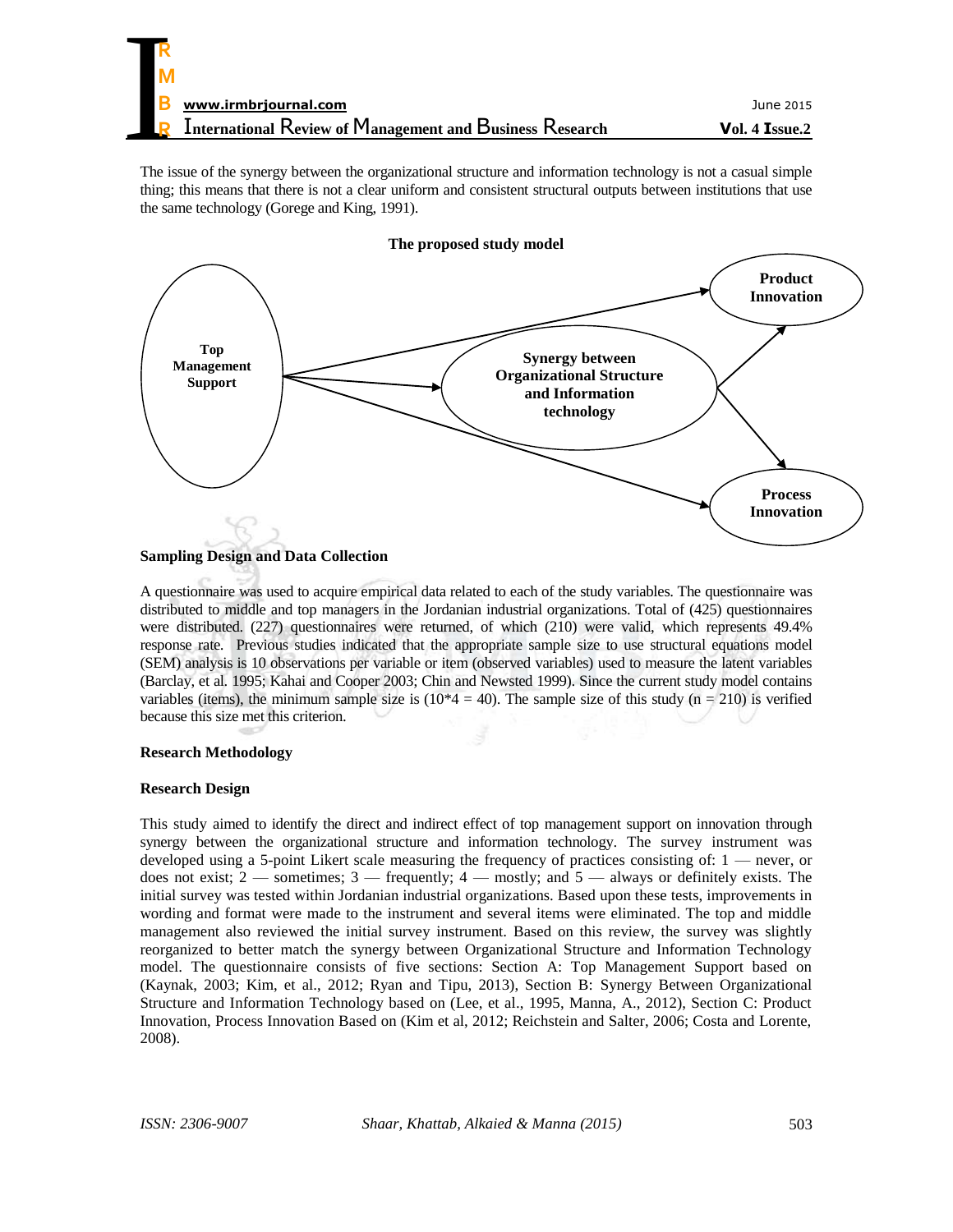#### **Reliability**

Cronbach's alpha is a commonly used measure of reliability of a set of two or more construct indicators. Reliability is a measure of internal consistency of the construct indicators (Streiner, 2003). According to Hair, et al. (2010), reliability refers to the extent to which a set of indicators measure an aggregate construct consistently, alpha value of (.60) is sufficient (Sekaran and Bougie, 2010). An internal consistency analysis was performed separately for the items under each of the criteria. The reliability coefficient (Cronbach's alpha) was calculated for each variable and ranged between 0.796 (Process Innovation (Procinn)) and 0.876 (Product Innovation (Prodinn)) (Table 2). The alpha values found for each variable indicated that each variable was a reliable measure.

#### **Convergent and Discriminant Validity**

 $\times$   $\sim$   $\sim$ 

 $\sqrt{d}$ 

Validity refers to ensuring that we are measuring the concept we set out and not something else (Sekaran and Bougie, 2013). discriminant validity test is set to verify if the items that were developed to measure different constructs are certainly evaluating different constructs . As shown in Table (2), the loadings of all items were greater than 0.50 on their underlying constructs. Moreover; discriminant validity was considered using several tests .First, it could be examined in the measurement model by investigating the shared average variance extracted (AVE) by the latent constructs. As shown in (Table 2), this study showed that the AVEs of all the constructs were above the suggested level of 0.50, implying that all the constructs that ranged from 0.530 to 0.711 were responsible for more than 50 percent of the variance in their respected measurement items, which met the recommendation that AVE values should be at least 0.50 for each construct (Hair, et al., 2010). Thus, the measures significantly discriminate between the constructs. In addition Constructs have convergent validity when the composite reliability (CR) exceeds the criterion of .70, and the average variance extracted is above .50, as suggested by Kline (2005). As shown in (Table 2) all constructs (top management support, synergy between Organizational Structure and Information Technology, product innovation and process innovation) have conversion validity.

IN A LEARNE

|                               | Table (2)            | Results of reliability and validity |       |                      |                 |           |
|-------------------------------|----------------------|-------------------------------------|-------|----------------------|-----------------|-----------|
| <b>Constructs</b>             | <b>Items</b>         | <b>Factor</b><br>loading            | KMO   | Cronbach',s<br>alpha | CR <sup>1</sup> | $AVE^{2}$ |
| Top Management support        | TMS1                 | 0.854                               | 0.812 | 0.855                | 0.91            | 0.711     |
| (TMS)                         | TMS2                 | 0.880                               |       |                      |                 |           |
|                               | TMS3                 | 0.833                               |       |                      |                 |           |
|                               | TMS4                 | 0.793                               |       |                      |                 |           |
| Synergy between               | SOSIT <sub>1</sub>   | 0.779                               | 0.799 | 0.849                | 0.90            | 0.69      |
| Organizational Structure and  | SOSIT <sub>2</sub>   | 0.866                               |       |                      |                 |           |
| <b>Information Technology</b> | SOSIT <sub>3</sub>   | 0.844                               |       |                      |                 |           |
| (SOSIT)                       | SOSIT <sub>4</sub>   | 0.828                               |       |                      |                 |           |
| Process Innovation (Procinn)  | Procinn1             | 0.801                               | 0.723 | 0.796                | 0.85            | 0.53      |
|                               | Procinn2             | 0.698                               |       |                      |                 |           |
|                               | Procinn3             | 0.650                               |       |                      |                 |           |
|                               | Procinn4             | 0.761                               |       |                      |                 |           |
|                               | Procinn <sub>5</sub> | 0.729                               |       |                      |                 |           |
|                               |                      |                                     |       |                      |                 |           |

1 Composite reliability  $(CR) = (square of summation of factor loadings) / [(square of summation factor$ loadings) + (summation of error variances)].

 $\overline{a}$ 

<sup>&</sup>lt;sup>2</sup> Average variance extracted (AVE) = (summation of the square of factor loadings)/ [(summation of the square of factor loadings) + (summation of error variances).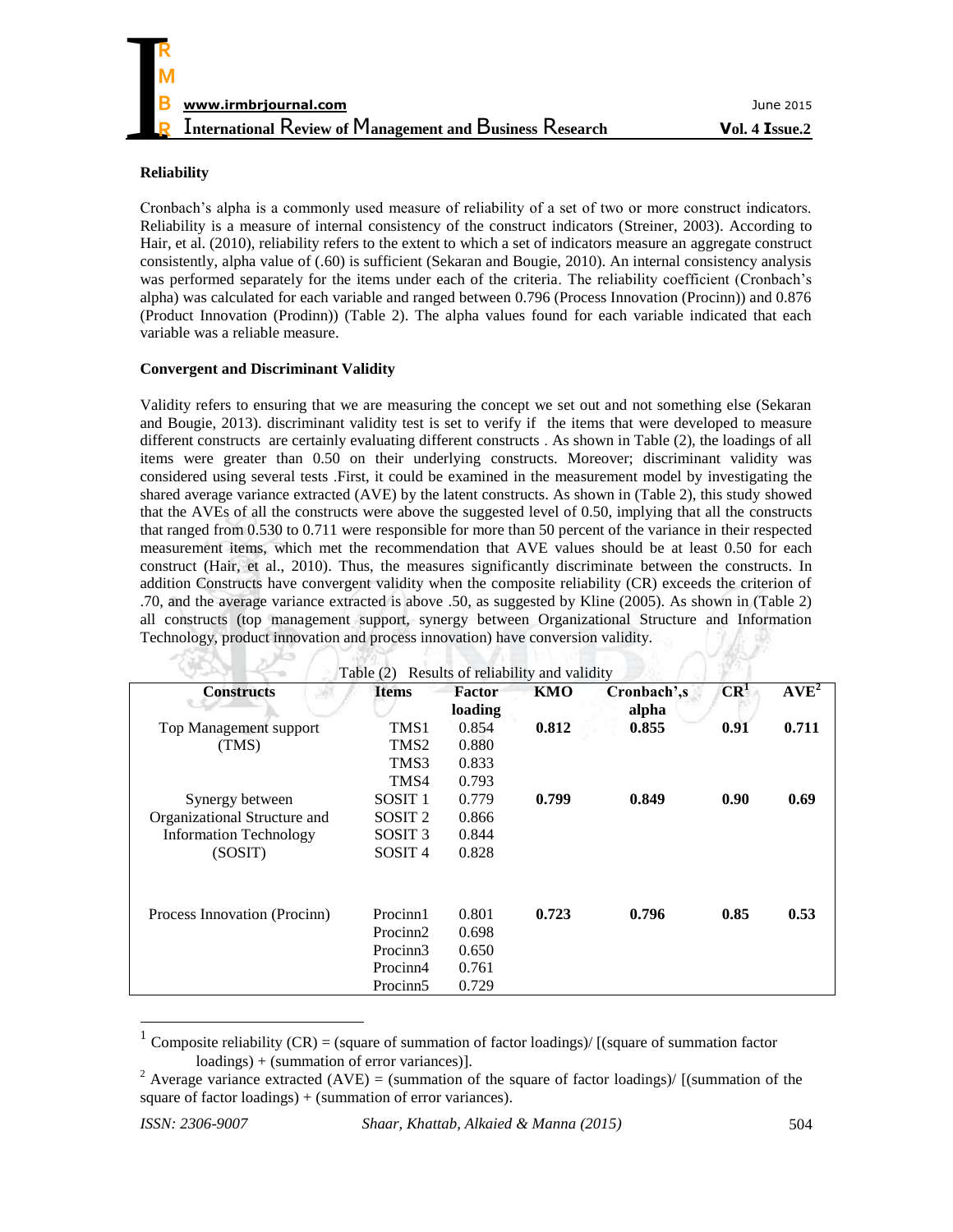| $Vol. 4$ Issue.2 |  |
|------------------|--|
|------------------|--|

| Product Innovation (SOSIT) | Prodinn1<br>Prodinn2<br>Prodinn3<br>Prodinn4 | 0.773<br>0.831<br>0.831<br>0.802 | 0.862 | 0.876 | 0.91 | 0.67 |
|----------------------------|----------------------------------------------|----------------------------------|-------|-------|------|------|
|                            | Prodinn <sub>5</sub>                         | 0.855                            |       |       |      |      |

#### **Model fit**

The fit of the measurement model was assessed using the following statistics and indices: Chi square  $(\chi_2)$ , the ratio of the Chi-square to the degrees of freedom (df), Goodness-of-fit index (GFI), adjusted goodnessof-fit index (AGFI), Comparative Fit Index (CFI), Root-mean square residual (RMR), and Root Mean Squared Error (RMSEA). Chi-square/df values less than or equals 3 indicates a good model fit, and between 2.0 and 5.0 is acceptable level (Hair, et al., 2010; Schumacker and Lomax, 2004). GFI, AGFI, CFI values should be greater than 0.8 (Etezadi-Amoli and Farhoomand, 1996; Lau, 2011). The smaller the RMR value, the better the model. A value of less than 0.05 indicates a close fit (Hair, et al., 2010). NFI and TFI values should be greater than 0.9 (Wang and Wang, 2012; Hair, et al., 2010). RMSEA values less than 0.10 indicate good fit (Devaraj, et al., 2002).

The goodness of fit indices of the measurement model is presented in (table 3); according to these results we can infer that the measurement model was reasonably fitted to the data set.

|  |  | Table (3) Confirmatory factor analysis (CFA) of the structured model (Goodness-Of-Fit indices) |  |  |
|--|--|------------------------------------------------------------------------------------------------|--|--|
|--|--|------------------------------------------------------------------------------------------------|--|--|

| Goodness of fit      | Conceptual | Criterion | Reference                          |
|----------------------|------------|-----------|------------------------------------|
| (GOF) Measure        | Model      |           |                                    |
| $\chi$ 2 / Degree of | 1.428      | $\leq$ 3  | Hair, et al., 2010                 |
| freedom              |            |           | Schumacker and Lomax, 2004         |
| GFI                  | 0.997      | > 0.8     | Etezadi-Amoli and Farhoomand, 1996 |
| <b>AGFI</b>          | 0.966      | > 0.8     | Etezadi-Amoli and Farhoomand, 1996 |
| <b>CFI</b>           | 0.998      | > 0.8     | Lau, 2011                          |
| <b>RMR</b>           | 0.006      | < 0.05    | Hair, et al., 2010                 |
| <b>NFI</b>           | 0.993      | > 0.9     | Wang and Wang, 2012                |
| <b>TLI</b>           | 0.986      | > 0.9     | Hair, et al., 2010                 |
| <b>RMSEA</b>         | 0.045      | < 0.10    | Devaraj, et al., 2002              |

Hypothesis 1: There is a direct significant  $(\alpha < 0.05)$  effect for Top management support on achieving Synergy between Organizational Structure and Information Technology.

It was hypothesized that there is a direct significant ( $\alpha$ <0.05) effect of Top management support on synergy between Organizational Structure and Information Technology. The hypothesis was supported ( $\beta$  = 0.222; t  $= 3.431$ , (t > 1.96, p = 0.00 < 0.001).

Hypothesis 2: There is a direct significant ( $α<0.05$ ) effect for Top management support on product innovation.

It was hypothesized that there is a direct significant ( $\alpha$ <0.05) effect of Top management support on Top management support on product innovation. The hypothesis was supported ( $\beta = 0.472$ ; t = 8.166), (t > 1.96,  $p = 0.00 < 0.001$ ).

Hypothesis 3: There is a direct significant  $(\alpha < 0.05)$  effect for Top management support on process innovation.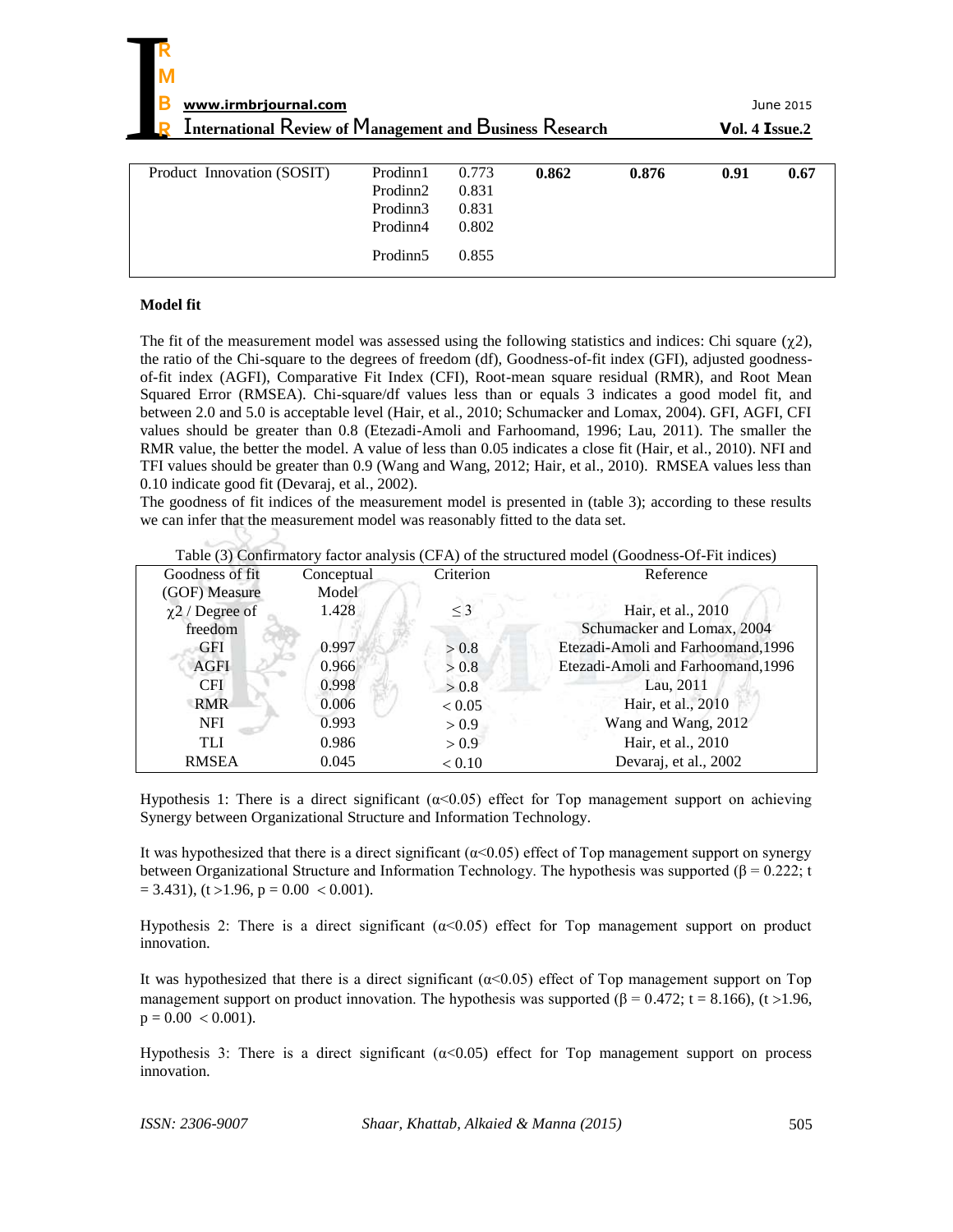It was hypothesized that there is a direct significant ( $\alpha$ <0.05) effect of Top management support on Top management support on process innovation. The hypothesis was supported ( $\beta$  =0 .401; t = 9.385), (t > 1.96,  $p = 0.00 < 0.001$ .

Hypothesis 4: There is a direct significant  $(α<0.05)$  effect for synergy between Organizational Structure and Information Technology on product innovation.

It was hypothesized that there is a direct significant  $(\alpha < 0.05)$  effect of synergy between Organizational Structure and Information Technology on product innovation. The hypothesis was supported ( $\beta = 0.243$ ; t = 4.047), (t > 1.96, p =  $0.00 < 0.001$ ).

Hypothesis 5: There is a direct significant  $(α<0.05)$  effect for synergy between Organizational Structure and Information Technology on process innovation.

It was hypothesized that there is a direct significant  $(\alpha < 0.05)$  effect of synergy between Organizational Structure and Information Technology on process innovation.. The hypothesis was supported (β =0.148; t = 3.320),  $(t > 1.96, p = 0.00 < 0.001)$ .

Hypothesis 6: The synergy between Organizational Structure and Information Technology is significantly mediating ( $\alpha$ <0.05) the effect of Top management support on product innovation.

As seen in Table (5), when a variable/construct intervenes between two other related constructs, a mediating effect is created. We tested the mediating effects that the synergy between Organizational Structure and Information Technology had in the relationship between Top management support and product innovation. Our results indicated that synergy between Organizational Structure and Information Technology does not act as a mediator between Top management support to product innovation, and it also has an insignificant indirect effect of (0.043), which does not support our hypothesized model (H6).

Hypothesis 7: The synergy between Organizational Structure and Information Technology is significantly mediating ( $\alpha$ <0.05) the effect of Top management support on process innovation.

As seen in Table (6), our results indicated that synergy between Organizational Structure and Information Technology does not act as a mediator between Top management support to process innovation, and it also has an insignificant indirect effect of (0.054), which does not support our hypothesized model (H7).

| Table (4) Regression weight for hypotheses testing result |                 |       |       |     |                           |  |
|-----------------------------------------------------------|-----------------|-------|-------|-----|---------------------------|--|
| н                                                         | <b>Estimate</b> | SE.   | C.R.  |     | <b>Hypothesis Support</b> |  |
| H1                                                        | 0.222           | 0.065 | 3.431 | *** | Asserted                  |  |
| H <sub>2</sub>                                            | 0.472           | 0.058 | 8.166 | *** | Asserted                  |  |
| H3                                                        | 0.401           | 0.043 | 9.385 | *** | Asserted                  |  |
| H4                                                        | 0.243           | 0.060 | 4.047 | *** | Asserted                  |  |
| H5                                                        | 0.148           | 0.044 | 3.320 | *** | Asserted                  |  |

\*Sig<.1, \*\*Sig<.05, \*\*Sig<.01

Table (5) Standardized Direct, Indirect, and Total Effects of Hypothesized Model Endogenous Variable (Top management support to product innovation)

|                     |                 | 100 manuscritent support to product millo (attori) |                     |
|---------------------|-----------------|----------------------------------------------------|---------------------|
|                     | Indirect effect | Direct effect                                      | <b>Total effect</b> |
| Top management      | 0.043           | $0.474**$                                          | $0.529**$           |
| support             |                 |                                                    |                     |
| ግር 1 ግብር ገባይ ግብር ገባ |                 |                                                    |                     |

\*Sig<.1, \*\*Sig<.05, \*\*Sig<.01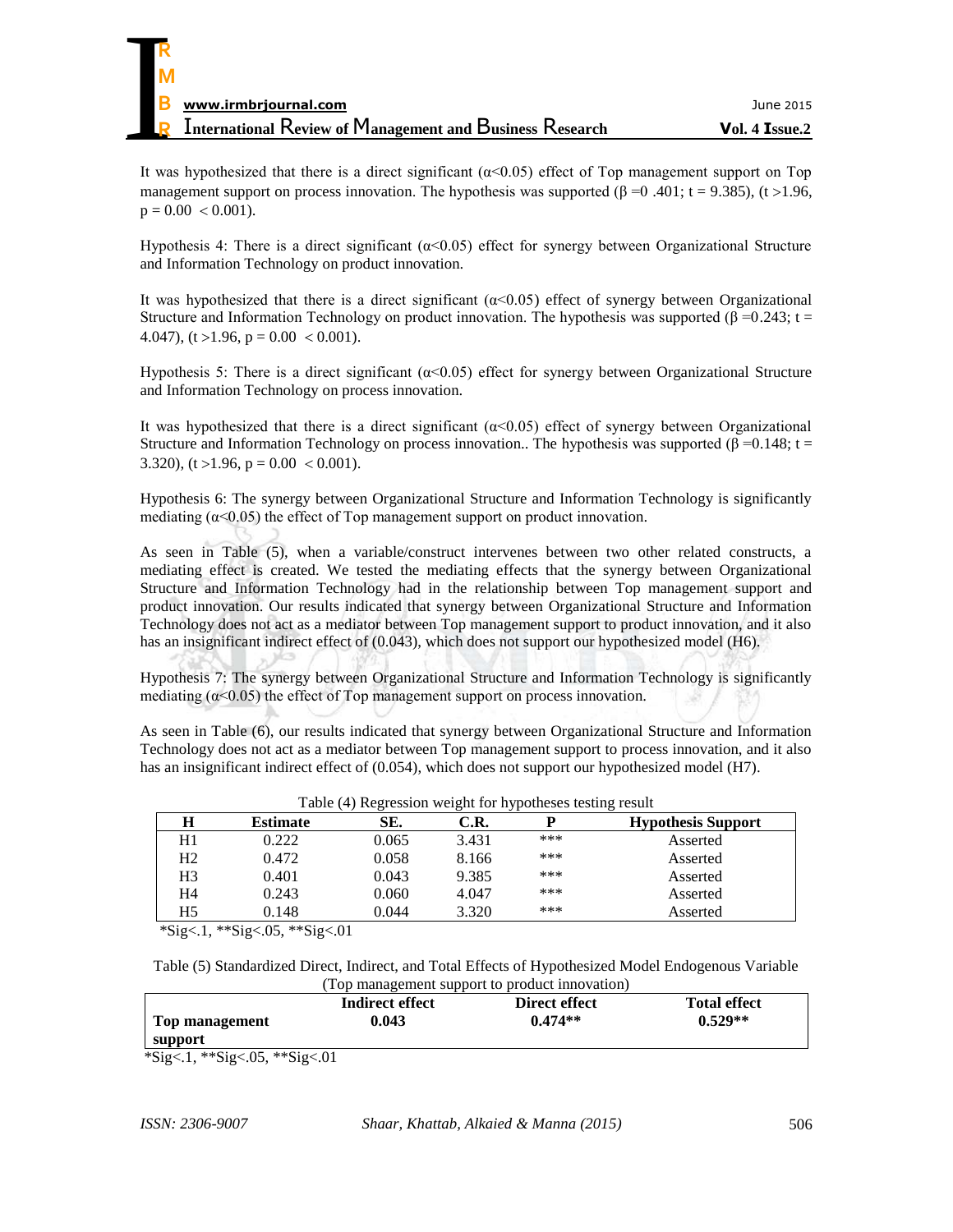Table (6) Standardized Direct, Indirect, and Total Effects of Hypothesized Model Endogenous Variable (Top management support to process innovation)

|                | Indirect effect | Direct effect | <b>Total effect</b> |
|----------------|-----------------|---------------|---------------------|
| Top management | 0.054           | $0.532**$     | $0.575**$           |
| support        |                 |               |                     |

\*Sig<.1, \*\*Sig<.05, \*\*Sig<.01



# **Discussion**

The technological development that has been achieved in various fields requires continual generation of novel ideas and encouraging innovation in renewable manners. Especially in less fortunate countries, which are striving to catch up with technological development through innovation.

The results indicated the presence of the effect of top management support in achieving synergy between the organizational structure and information technology. Such synergy enables companies to achieve the highest positive performance results. This can be explained by the fact that top management is keen on having an organizational structure in line with information technology, to make accurate business decisions, through the fast and timely flow of information across managerial levels. Top management's keenness to achieve the objectives of the organization through the simultaneous integration between the organizational structure and information technology. This result is consistent with results reached by (Siddiqui, 2009) that showed the role of synergy between IT and organizing partners. This result is also aligned with the result reached by Aiken and Hodgson (1998). Their study showed that the integrated synergy in the application process, and synchronization between re-engineering the organizational processes and information systems re-engineering has a higher positive impact on the organizations than when applied separately. The current study result is also in line with a study conducted by Gochhait (2011), which stated that achieving synergy between information technology and work procedures leads organizations to follow a true regulatory path.

The results from this study showed that there is a presence of the effect of top management support on innovation (product innovation, and process innovation). This is due to the important role played by top management in providing the supportive organizational climate for innovation.Top management is committed to create the necessary infrastructure to support innovational activities such as creating the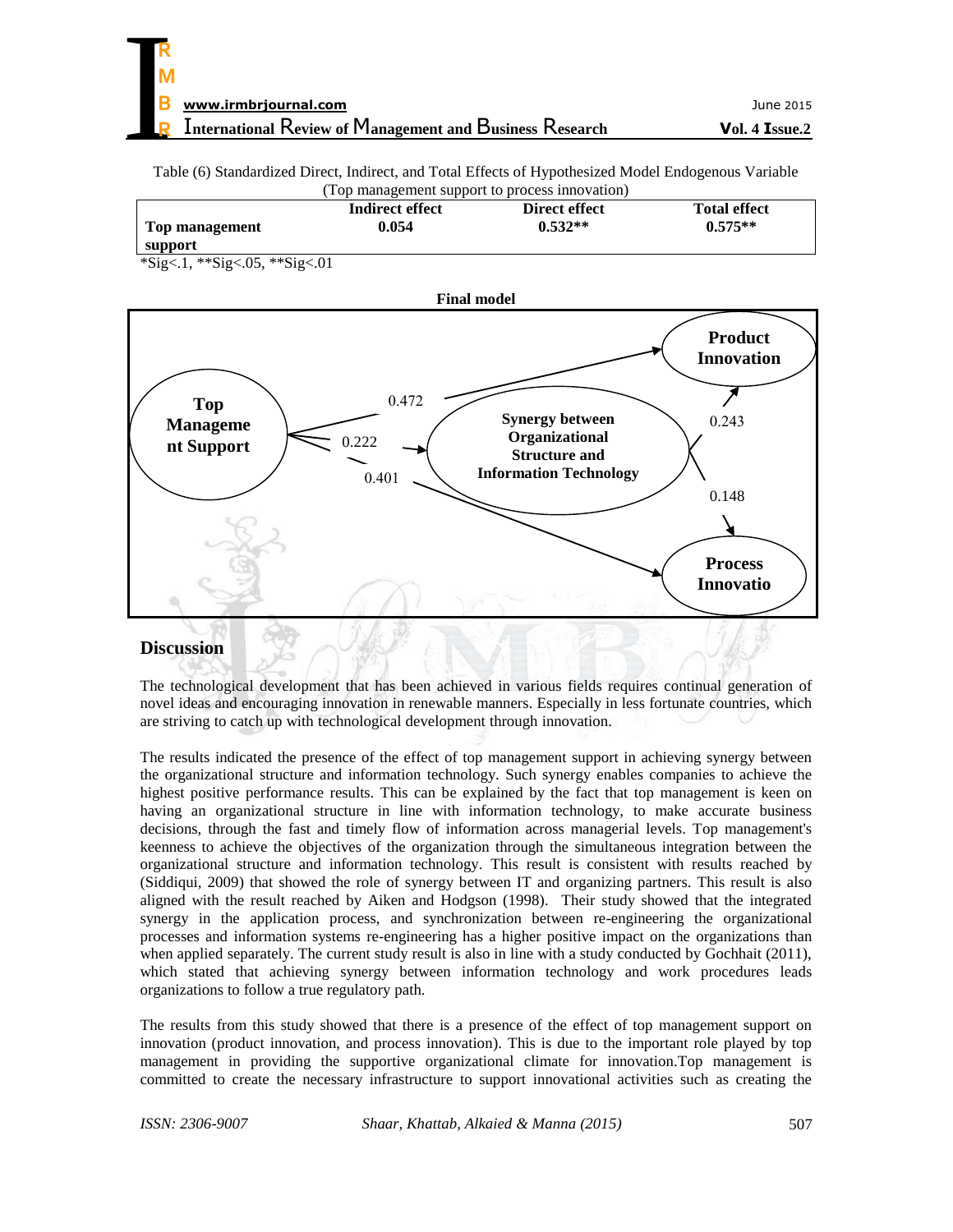

appropriate educational environment for employees, providing financial support for training programs, and promoting teamwork. This result is consistent with the results of (Jung, et al. 2003; Elenkov, et al., 2005 Makri and Scandura, 2010; Denti, 2012; Kim, et al., 2012; Hoang, et al., 2009; Al-Refaie, et al., 2011; Ryan and Tipu, 2013).

The results of the study revealed that the synergy between the organizational structure and information technology affects innovation (product innovation, and process innovation), and this result is consistent with the results of (Enayati and Ghasabeh, 2012; Zhang and Baden-Fuller, 2010; Guang-lei, et al., 2010; McCullough, et al., 2004). Poor organizational structure hinders innovative ideas, while rich organizational structure is considered to be the catalyst for the adoption of innovative behavior. Good organizational structure gives the innovator the ability to communicate and share information; this can be achieved though providing incentives. All of this gives an indication of the important role of the top management to find a synergy between organizational structure and information technology. This can be achieved by making the organizational structure and information technology strategies work in a synergistic manner. The presence of synergy makes is significant factor to achieve a strategic advantage that cannot otherwise be obtained by separating organizational structure and information technology. Finally, the results of the study showed that the synergy between the organizational structure and information technology does not mediate the effect of top management support on innovation.

# **Conclusion**

In order for successful organizations to ensure its powerful and effective survival, it must not stop at just the economic efficiency. Instead innovation should be the hallmark of their products and performance. Innovation allows organizational adaption to changes quickly, and helps them discover new products and markets, which will enable them to protect themselves against the unstable environment. Many organizations have benefited from innovation to increase profits and market share. It is therefore the support of top management that plays an important role in improving the process of innovation. with the beginning of the third millennium the management success indicators started to switch to "competitive advantage" that rely primarily on the ability of the organization and its staff' to reach excellence, and innovation.

# **The Study Contribution, Implications and Limitations**

The behaviors of the effective top management has a positive impact on the individual and organizational results, while the training on leadership and development helps to modify the behavior of top management for greater efficiency (Ryan, and Tipu, 2013; Abrell, et al., 2011; Taylor, et al., 2009). The support of top management has an effect on the ability of organizations to adapt to environmental factors, constraints, and taking advantage of opportunities. Innovation is one of the long-term existing keys for organizations. This requires organizations to focus on the process of selecting directors with creative leadership characteristics. Also, there is a need to pay attention to the process of training middle and lower management on the effective leadership methods.

Top management salaries must be taken into consideration. Several research studies have shown the importance of rewarding top management, to support innovational efforts in their companies as a means to encourage innovation (Makri, et al., 2006; Makri, and Scandura, 2010). The study also showed the vital role of top management in generating innovations through the provision of appropriate environment, and making accurate decisions that enhance the generation and application of knowledge. Innovation needs concrete efforts of organizational learning that is based on continuous teamwork to generate new knowledge. The study gave evidence of the importance of synergy between the organizational structure and information technology and its role in making the company more adaptable. Technology significantly eases the communication and coordination processes between different functions in organizations.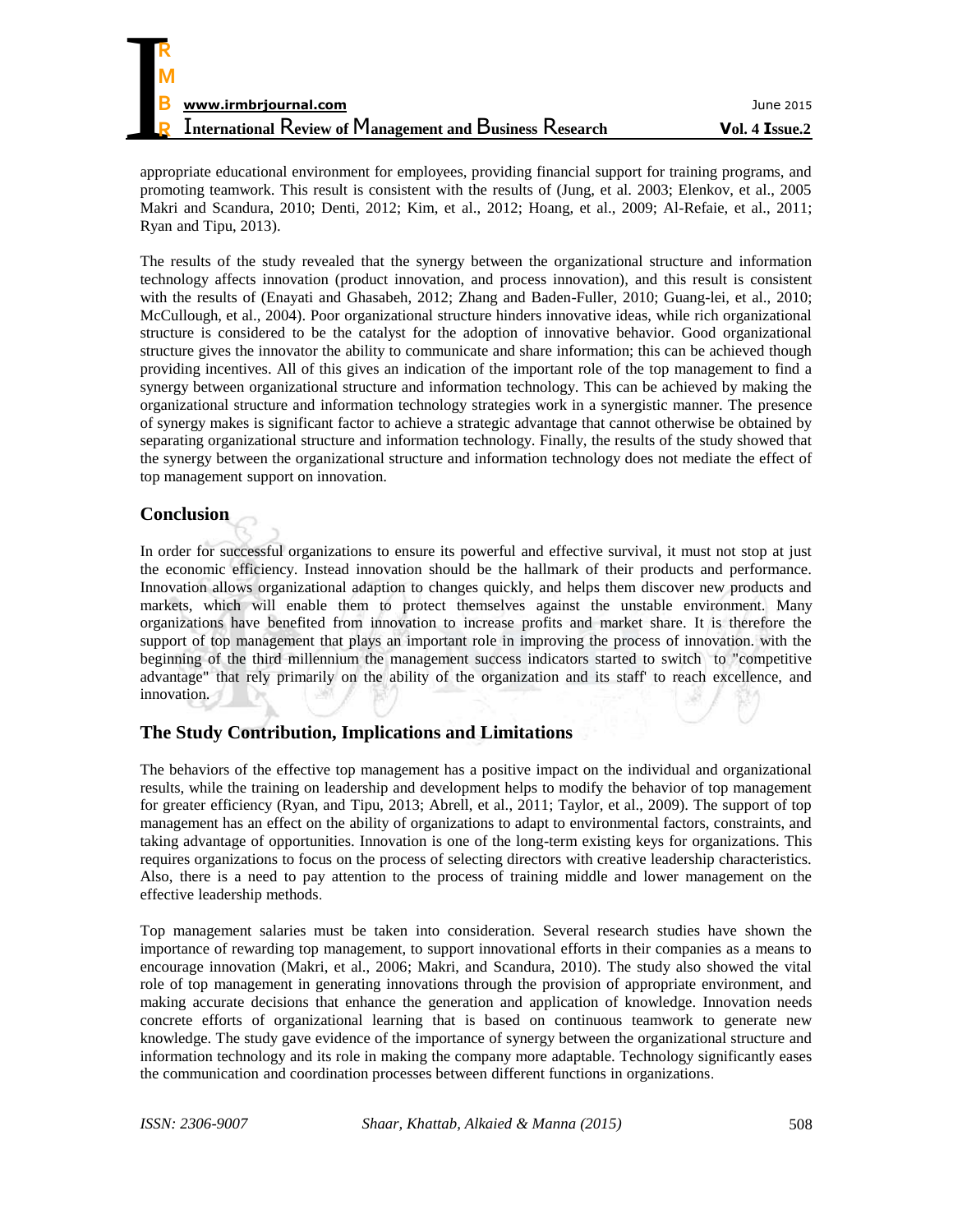| R                                                               |                |
|-----------------------------------------------------------------|----------------|
| M                                                               |                |
|                                                                 |                |
| B<br>www.irmbrjournal.com                                       | June 2015      |
| <b>International Review of Management and Business Research</b> | Vol. 4 Issue.2 |

The use of information technology helps business organizations achieve benefits on the organizational and individual levels. It leads to a change in the lives of individuals and in the lives of administrations. Specifically, information technology helps organizations and individuals survive, continue and keep up with developments in the surrounding environments. Information technology use requires the development of administrative and communication systems in place to help organizations benefit from these changes. It is necessary to train the work force and increase their skills and ability. Using information technology also requires the provision of a new working environment that is able to create the appropriate atmosphere for the use of technology. The use of technology efficiently and effectively leads to save time and increase productivity. Less formalized and centralized organizational structures gives teams more freedom that helps create new products (Chen, 2007).

In terms of methodology, a tool to measure the effect of top management support through synergy between organizational structure and information technology on innovation in developing countries has been developed. This will hopefully facilitate future research in this area. The study also contributed in providing some evidence which confirms that the support of top management has a positive effect on innovation. These results have significant impact among managers of the Jordanian industrial organizations. For example, this study will help improve the ability of organizations to provide innovative products or services, or to enhance the manufacturing processes based on the different management techniques. Synergy between organizational structure and information technology can also contribute in promoting innovative thinking, and create a learning base for generating innovative ideas. However, the study sample was limited to industrial organizations in the city of Amman.

# **References**

- Abrell, C., Rowold, J., Weibler, J., Moenninghoff, M. (2011). Evaluation of a long-term transformational leadership development program. *Zeitschrift Fur Personalforschung*, 25(3), 205–224.
- Agbim, K.C. (2013). The relative contribution of management skills to entrepreneurial success: A survey of small and medium enterprises (SMEs) in the trade sector. *International Organization of Scientific Research Journal of Business and management*, 7(1), 08- 16.
- Aiken, P., and Hodgson, L. (1998). Synergy between Business Process and Systems Reengineering. *Information Systems Management*, 15(4), 55-67.
- Al-Harahsheh, M., and Al-Hiti, S.A. (2006). The effect of administrative empowerment and organizational support on creative behavior: A field study of the personnel's' attitudes of the Jordanian communication company. *Dirasat: Administrative Science*, 33(2), 240-266.
- Al-Refaie, A., Ghnaimat O., and Ko, J.H. (2011)[.T he effects of quality management practices on customer](http://inderscience.metapress.com/content/y005m17321l2078q/)  [satisfaction and innovation: a perspective from Jordan.](http://inderscience.metapress.com/content/y005m17321l2078q/) *[International Journal of Productivity and](http://inderscience.metapress.com/content/119865/?p=97b3a8d498a94b8d9194323c4485cc2a&pi=0)  [Quality Management](http://inderscience.metapress.com/content/119865/?p=97b3a8d498a94b8d9194323c4485cc2a&pi=0)*, 8(4), 398-415.
- Al-Zubi, M.O. (2013). The impact of organization climate on employees' innovative behavior, the case of orange telecommunication company in Irbid city. *Dirasat: Administrative Science*, 40(2), 277-297.
- Anshen, M. (1960). The manager and the black box. *Harvard Business Review*, 38(6), 85-92.
- Applegate, L.M., Cash J.I., Mills, D.Q. (1988). Information Technology and Tomorrow's Manager. *Harvard Business Review*, 66(6), 128-136.
- Aragón-Correa, J.A., García-Morales, V.J. and Cordón-Pozo, E. (2007). Leadership and organizational learning's role on innovation and performance: lessons from Spain. *Industrial Marketing Management*, 36(3), 349-359.
- As-Safar, A.A., Al-Ajlouni, M.M., Jaradat, A.A., (2009). [The role of organizational climate in achieving](https://journals.ju.edu.jo/JJBA/article/view/372)  [creative performance and enhancing competitiveness in the North Region.](https://journals.ju.edu.jo/JJBA/article/view/372) *Jordan Journal of Business Administration*, 5(3), 351-370.
- Barclay, D.W., Higgins, C., Thompson, R. (1995). The partial least squares approach to causal modeling: personal computer adoption and use as illustration. *Technology Studies*, 2(2), 285-309.
- Barley, S.R. (1986). Technology as an occasion for structuring: Evidence from observations of CT scanners and the social order of radiology departments. *Administrative Science Quarterly*, 31(1), 78–108.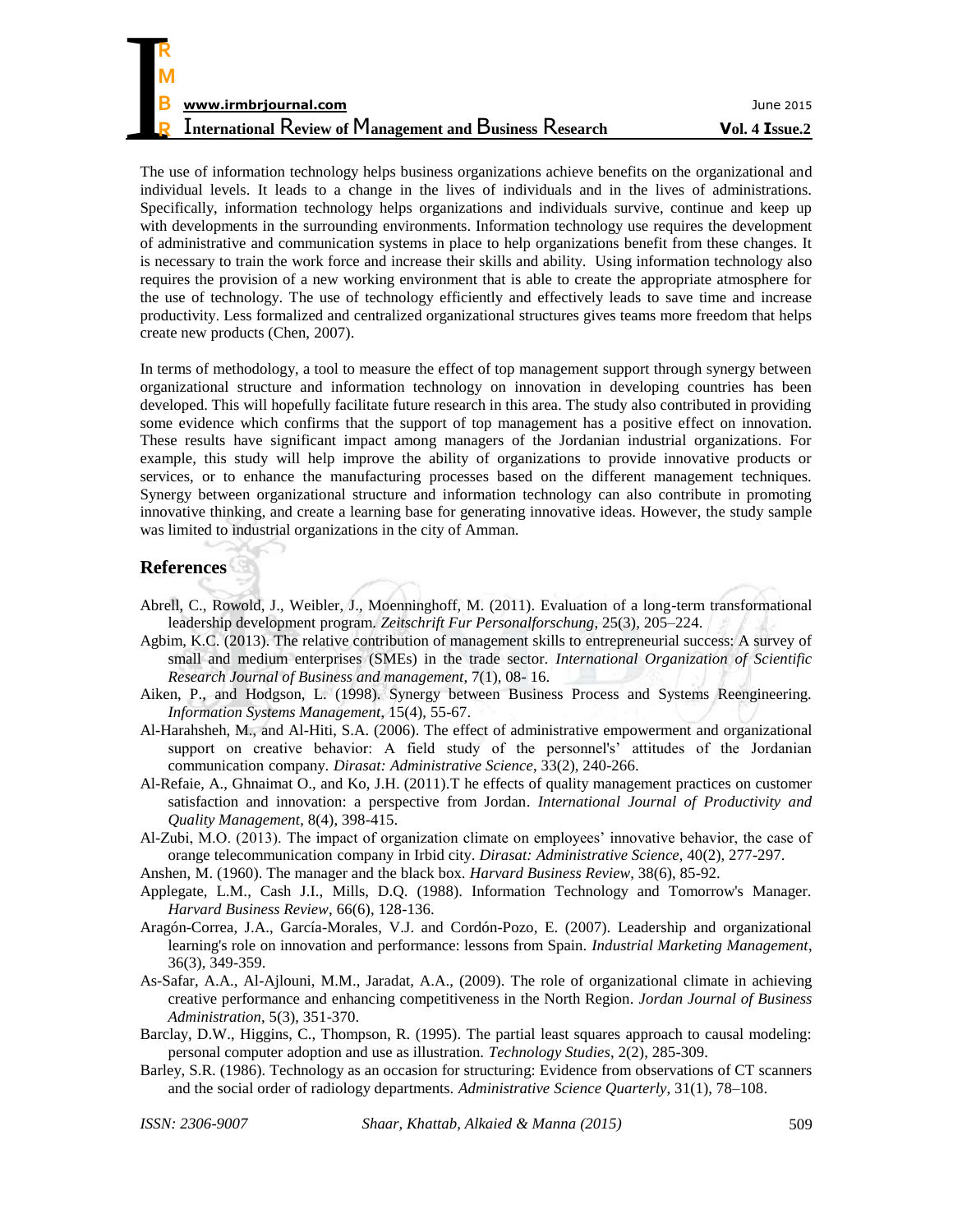| R                                                               |                |
|-----------------------------------------------------------------|----------------|
| M                                                               |                |
| B<br>www.irmbrjournal.com                                       | June 2015      |
| <b>International Review of Management and Business Research</b> | Vol. 4 Issue.2 |

- Bowen, F.E., Rostami, M., Steel, P. (2010). Timing is everything: A meta-analysis of the relationships between organizational performance and innovation. *Journal of Business Research*, 63(11), 1179– 1185.
- Brynjolfsson, E., Hitt, L., Yang, S., Baily, M. and Hall, R., (2002). Intangible assets: computers and organizational capital/comments and discussion. *Brookings Papers on Economic Activity*, 1(1), 137– 198.
- Camp, M. (2005). Computing trends firms can expect. *Accounting Technology*, 21 (1), 28.
- Canato, A., and Corrocher, N. (2004). Information and communication technology: organizational challenges for Italian banks. *Accounting, Business and Financial History*, 14(3), 355-370.
- Carayannis, E.G. (1998). Fostering synergies between information technology and managerial and organizational cognition: The role of knowledge management. *International Journal of Technovation*, 19(4), 219–231.
- Chahine S. and Goergen M. (2013). The effects of management-board ties on IPO performance, *Journal of Corporate Finance*, 21, 153–179.
- Chen, C.J. (2007). Information technology, organizational structure, and new product development—the mediating effect of cross-functional team interaction. *Ieee Transaction on Engineering Management*, 54(4), 687-698.
- Chen, J-L. (2012). The synergistic effects of IT-enabled resources on organizational capabilities and firm performance. *Information and Management*, 49, 142–150.
- Child, J., (1994). *Organization: A guide to problems and practice*. Publications Ltd.
- Chin, W. W., and Newsted, P. R., (1999). Structural equation modeling analysis with small samples using partial least squares. In Rick Hoyle (Eds.), *Statistical strategies for small sample research* (pp.307– 341). Thousand Oaks, CA: Sage.
- Cho T.S. and Hambrick D.C. (2006). Attention patterns as mediators between top management team characteristics and strategic change: The case of airline deregulation. *Organization Science*, 17(4), 453-469.
- Costa, M.M., and Lorente, A.R., (2008). Does quality management foster or hinder innovation? An empirical study of Spanish companies. *Total Quality Management*, 19, 209-221.
- Daft, R. L. (2010). *Management*, The Dryden Press, New York.
- Danziger, J., Dutton, W., Kling, R., Kraemer, K.L. (1982). *Computer and politics: high technology in American local governments*. Columbia University Press, New York.
- Dean, J.J. (1968). The computer comes of age. *Harvard Business Review*, 46(1), 83-91.
- [Denti,](http://gu-se.academia.edu/LeifDenti) L. (2012). [Leadership and innovation in organizations: a systematic review of factors that mediate or](http://www.academia.edu/2102046/Leadership_And_Innovation_In_Organizations_A_Systematic_Review_Of_Factors_That_Mediate_Or_Moderate_The_Relationship)  [moderate the relationship](http://www.academia.edu/2102046/Leadership_And_Innovation_In_Organizations_A_Systematic_Review_Of_Factors_That_Mediate_Or_Moderate_The_Relationship) [more.](http://www.academia.edu/2102046/Leadership_And_Innovation_In_Organizations_A_Systematic_Review_Of_Factors_That_Mediate_Or_Moderate_The_Relationship) *International Journal of Innovation Management*, 16(3), 1240007-1- 1240007-20.
- Devaraj, S., Fan, M., Kohli, R. (2002). Antecedents of B2C Channel Satisfaction and Preference: Validating e-commerce metrics. *Information Systems Research*, 13, 316-334.
- Elenkov D.S., Judge W., Wright P. (2005). Strategic leadership and executive innovation influence: An international multi-cluster comparative study. *Strategic Management Journal*, 26(7), 665-682.
- Enayati G. and M. S. Ghasabeh. (2012). Studying the effects of organizational culture, organizational structure, and information technology on effectiveness of knowledge management: Using Khorasan Regional Electricity Company as a case study. *African Journal of Business Management*, 6(24), 7170- 7183.
- Etezadi-Amoli, J., and Farhoomand, A. (1996). A structural model of end user computing satisfaction and user performance. *Information and Management*, 30 (2), 65 – 73.
- Finkelstein S, and Hambrick D.C. (1996). Strategic leadership: top executives and their effects on organizations. *Australian Journal of management*, 22(2), 221- 224.
- George, J.F. and King, J.L. (1991). Examining the computing and centralization debate. *Communications of the ACM*, 34(7), 62-72.
- Gochhait, S. (2011). Strategic impact of synergy between information technology and business process on the performance of the companies in india. *International Journal of Innovation Management and Technology*, 2(4), 274-277.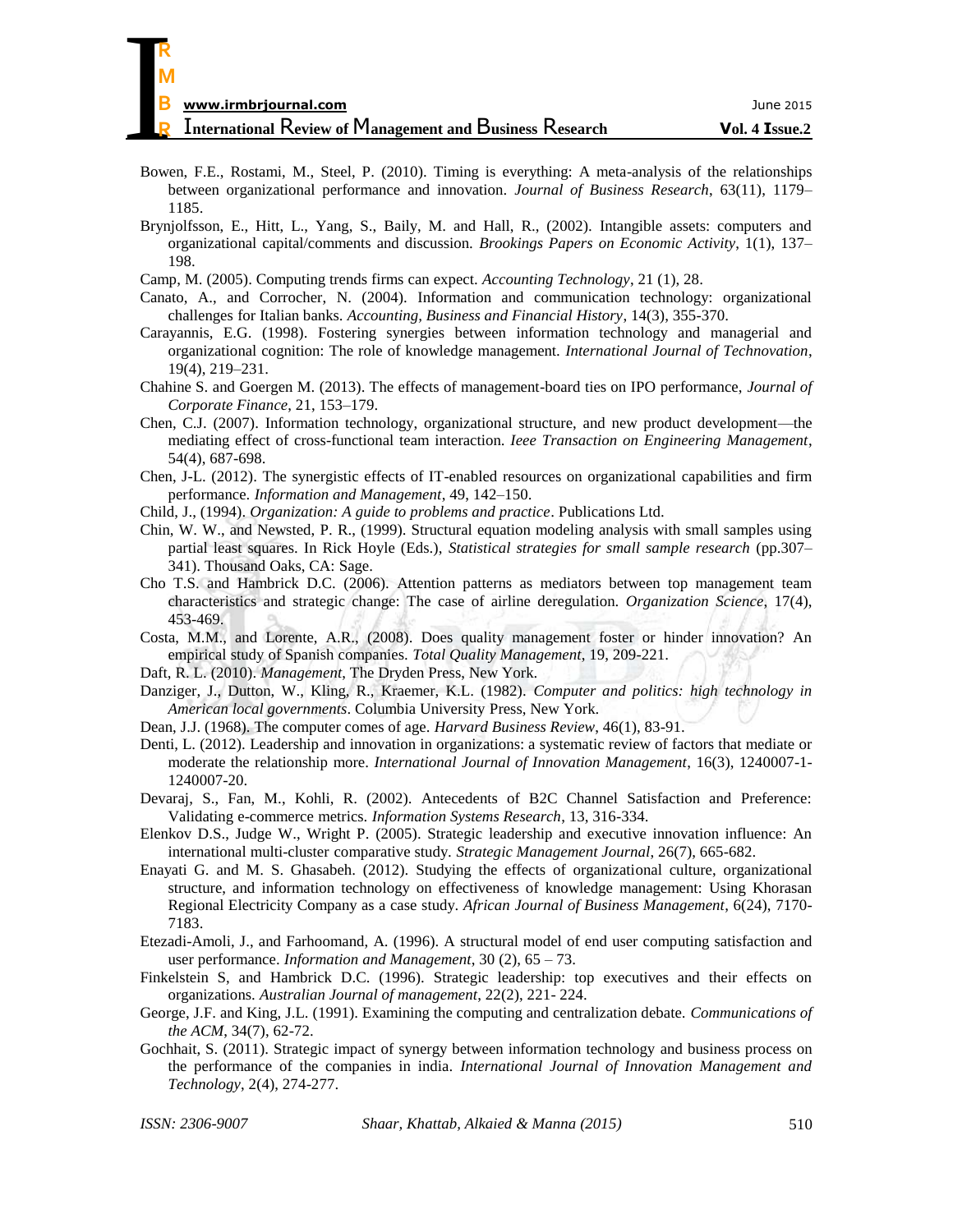| R                                                               |                |
|-----------------------------------------------------------------|----------------|
| M                                                               |                |
| B<br>www.irmbrjournal.com                                       | June 2015      |
| <b>International Review of Management and Business Research</b> | Vol. 4 Issue.2 |

- Guang-lei Z., Jian-Qiao, L, He-Rong, Z. (2010).Organizational Structure, Technological Capabilities and Independent Innovation Mode An Empirical Study on China's Technology-intensive Enterprises. *RandD Management*, 1, 1-9
- Hair, J., Black, W, Babin, B. and Anderson, R. (2010). *Multivariate data analysis: A global perspective*. 7th edition, Pearson Education, Inc., Saddle River, New Jersey.
- Huang, Y.H., Li, E.Y., Chen, J.S. (2009). Information synergy as the catalyst between information technology capability and innovativeness: empirical evidence from the financial service sector. *Information Research*. 14(1), 380-394
- Ifinedo, P.M. (2007). Interactions between organizational size, culture, and structure and some it factors in the context of ERP success assessment: an exploratory investigation. *Journal of Computer Information Systems*, 47, 28–44.
- Ireland R.D., and Hitt, M. A. (1999). Achieving and maintaining strategic competitiveness in the 21st century: the role of strategic leadership. *Academy of Management Executive*, 13(1), 43–57.
- Jung, D.I, Chow, C., Wu, A. (2003). The role of transformational leadership in enhancing organizational innovation: Hypotheses and some preliminary findings. *The Leadership Quarterly*, 14, 525–544.
- Kahai, S.S., and Cooper, R.B. (2003). Exploring the core concepts of media richness theory: The impact of cue multiplicity and feedback immediacy on decision quality. *Journal of Management Information Systems*, 20(1), 263-299.
- Kaynak, H. (2003). The relationship between total quality management practices and their effects on firm performance, *Journal of Operations Management*, 21, 405–435.
- Kim, D.Y., Kumar, V., Kumar, U. (2012). Relationship between quality management practices and innovation. *Journal of Operations Management*, 30, 295–315.
- Kline, R.B. (2005). *Principles and practice of structural equation modeling*. (2nd edition.). New York, the Guilford Press.
- Kling, R. (1980). Social analyses of computing: theoretical perspective in recent empirical research. *ACM Computing Survey*, 12(1), 61-110.
- Kor, Y.Y. (2003). Experience-based top management team competence and sustained growth. *Organization Science*, 14,707-719.
- Lau, A. (2011). Supplier and customer involvement on new product performance: Contextual factors and an empirical test from manufacturer perspective. *Industrial Management and Data Systems*, 111 (6),  $910 - 942.$
- Laudon, K. (1974). *Computers and bureaucratic reform*, Wiley, New York.
- Leavitt, H. and Whisler, T. (1958). Management in the 1980's. *Harvard Business Review*, 36(6), 41-48.
- Lee, A., Cheng, C,. and Chdha, G., (1995). Synergism between information technology and organizational structure: A managerial perspective. *Journal Information Technology*, 10,37-43.
- Li, E.Y., Chen, J.S., and Huang, Y.H. (2006). A framework for investigating the impact of IT capability and organizational capability on firm performance in the late industrializing context. *International Journal of Technology Management*, 36 (1, 2, 3), 209-229.
- Liao, C.H., Chuang, S.H., To, P. (2011). How knowledge management mediates the relationship between environment and organizational structure. *Journal of Business Research*, 64(7), 728-736.
- Makri M., Scandura T. A. (2010). Exploring the effects of creative CEO leadership on innovation in hightechnology firms. *The Leadership Quarterly*, 21, 75–88.
- Makri, M., Lane, P. J., Gomez-Mejia, L. (2006). CEO Incentives, innovation, and performance in technology-intensive firms. *Strategic Management Journal*, 27(11), 1057−1080.
- Manna, A.Q. (2012). *Evaluation of the role of top management in achieving synergy between organizational structure and information technology in communications and banking sectors*. Doctoral theses, Amman Arab University, Jordan.
- Markus, M., Robey, D. (1988). Information technology and organizational change: causal structure in theory and research. *Management Science*, 34(5), 383-598.
- McCullough, James; Wei, Ren Ying; Zhang, Man. (2004). Effects of organizational structure and information technology capability on organizational effectiveness in emerging markets. *Journal of*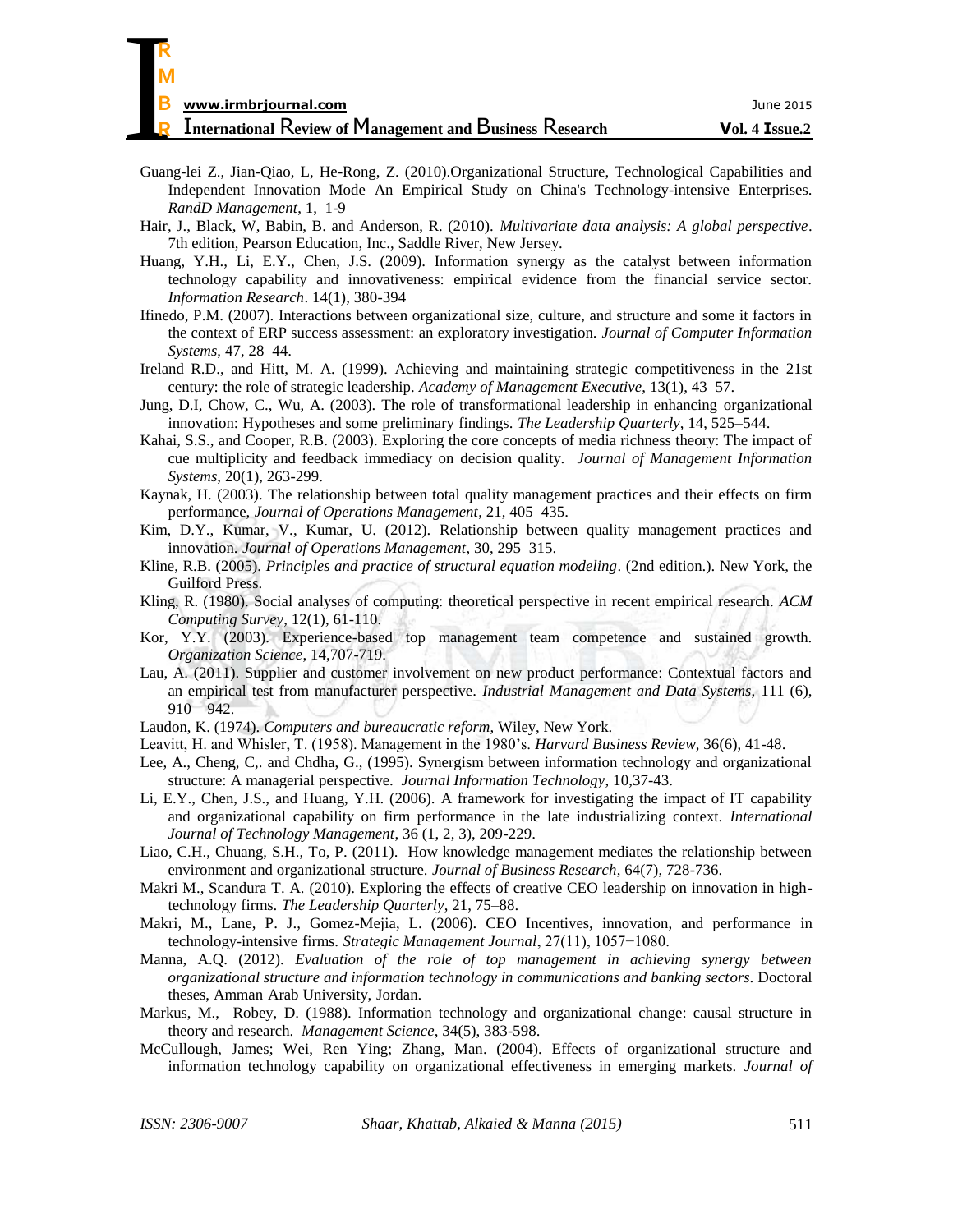*Academy of Business and Economics*, retrieved: 1/1/2004, http://www.encyclopedia.com/doc/1G1- 126933638.html.

- Oke A., Munshi N., Walumbwa F.O. (2009). The influence of leadership on innovation processes and activities. *Organizational Dynamics*, 38(1), 64–72, 2009.
- Peffers, K and Saarinen, T. (2002). Measuring the business value of IT investments: inferences from a study of senior bank executives. *Journal of Organizational Computing and Electronic Commerce*, 12 (1), 17-38.
- Perry-Smith, J. E. (2006). Social yet creative: The role of social relationships in facilitating individual creativity. *Academy of Management Journal*, 49(1), 85–101.
- Pfeffer, J. (1982). *Organizations and organization theory*. Marshfield, MA: Pitman.
- Pfeffer, J., and Leblebici, H. (1977). Information technology and organization structure. *Pacific Sociology Review*, 20(2), 241-261.
- Puranam, P., Singh, H., Zollo, M. (2006). Organizing for innovation: Managing the coordination-autonomy dilemma in technology acquisition. *Academy of Management Journal*, 49(2), 263–280.
- Ramirez, R., Melville N., Lawler, E. (2010). Information technology infrastructure, organizational process redesign, and business value: An empirical analysis, *Decision Support Systems*, 49, 417–429.
- Reich, B., and Benbasat I. (2000). Factors that influence social dimension of alignment between business and information technology objectives, *MIS Quarterly*, 24(1), 81-113.
- Reichstein, T., and Salter, A. (2006). Investigating the sources of process innovation among UK manufacturing firms. *Industrial and Corporate Change*, 15 (4), 653–682.
- Robey, D.(1981). Computer information system and organization structure. *Communication of the ACM*, 26(10), 679-687.
- Rowe, C.J. (1984), The impact of computers on the work organization: centralization or decentralization. *Industrial Management and data system*, 84(11/12), 13-15.
- Ryan, J.C, and Syed, A.A. Tipu, S.A. (2013).Leadership effects on innovation propensity: A two-factor full range leadership model. *Journal of Business Research,* 66(10), 2116–2129.
- Saddique, M., Hayat, K., Abbas, M.A. (2013). Impact of organizational structure on product innovation and customer satisfaction. *Management and Administrative Sciences Review*, 1(2), 54-70
- Schumacker, R. E., and Lomax, R.G. (2004). *A beginner's guide to structural equation modeling*. Upper Saddle River, New Jersey, Lawrence Erlbaum Associates.
- Sekaran, U., and Bougie R. (2010). *Research methods for business: A skill building approach*. 5th Edition, Wiley and Sons. ISBN-10: 0470744790.
- [Sharma,](http://www.sciencedirect.com/science/article/pii/S0378720602000496) S. and Rai, A. (2003). An assessment of the relationship between ISD leadership characteristics and IS innovation adoption in organizations. *[Information and Management](http://www.sciencedirect.com/science/journal/03787206)*, 40(5), 391-401.
- Siddiqui, J., Rahman, Z., Zafar, A., Talib, F. (2009). Information technology and organizational associates: A Synergy for Agility. *Journal of Information Technology*, 5(1), 68-81.
- Simon, H.A., (1977). *The new science of management decision*. 3rd, Prentice-Hall, Englewood Cliffs, NJ.
- Smith, W.K, and Tushman, M.L., (2005). Managing strategic contradictions: A top management model for managing innovation streams. *Organization Science* 16(5), 522-536.
- Stam, W, and Elfring, T. (2008). Entrepreneurial orientation and new venture performance: The moderating role of intra- and extraindustry social capital. *Academy of Management Journal*, 51(1), 97-111.
- Storey, J. (2000). The management of innovation problem. *International Journal of Innovation Management*, 4(3), 347– 369.
- Streiner, D. L. (2003). Being inconsistent about consistency: When coefficient alpha does and doesn't matter. *Journal of Personality Assessment*, 80(3), 217-222.
- Taylor, P. J., Taylor, H., Russ-Eft, D.F. (2009). Transfer of management training from alternative perspectives. *Journal of Applied Psychology*, 94(1), 104–121.
- Teece, D. J., (2007). Explicating dynamic capabilities: the nature and microfoundations of (sustainable) enterprise performance. *Strategic Management Journal*, 28, 1319–50.
- Turban, E., and Volonino, L. (2010). *Information technology for management transforming organizations in the digital economy*, (7th ed.). Hoboken, NJ: Jon Wiley and Son, Inc.